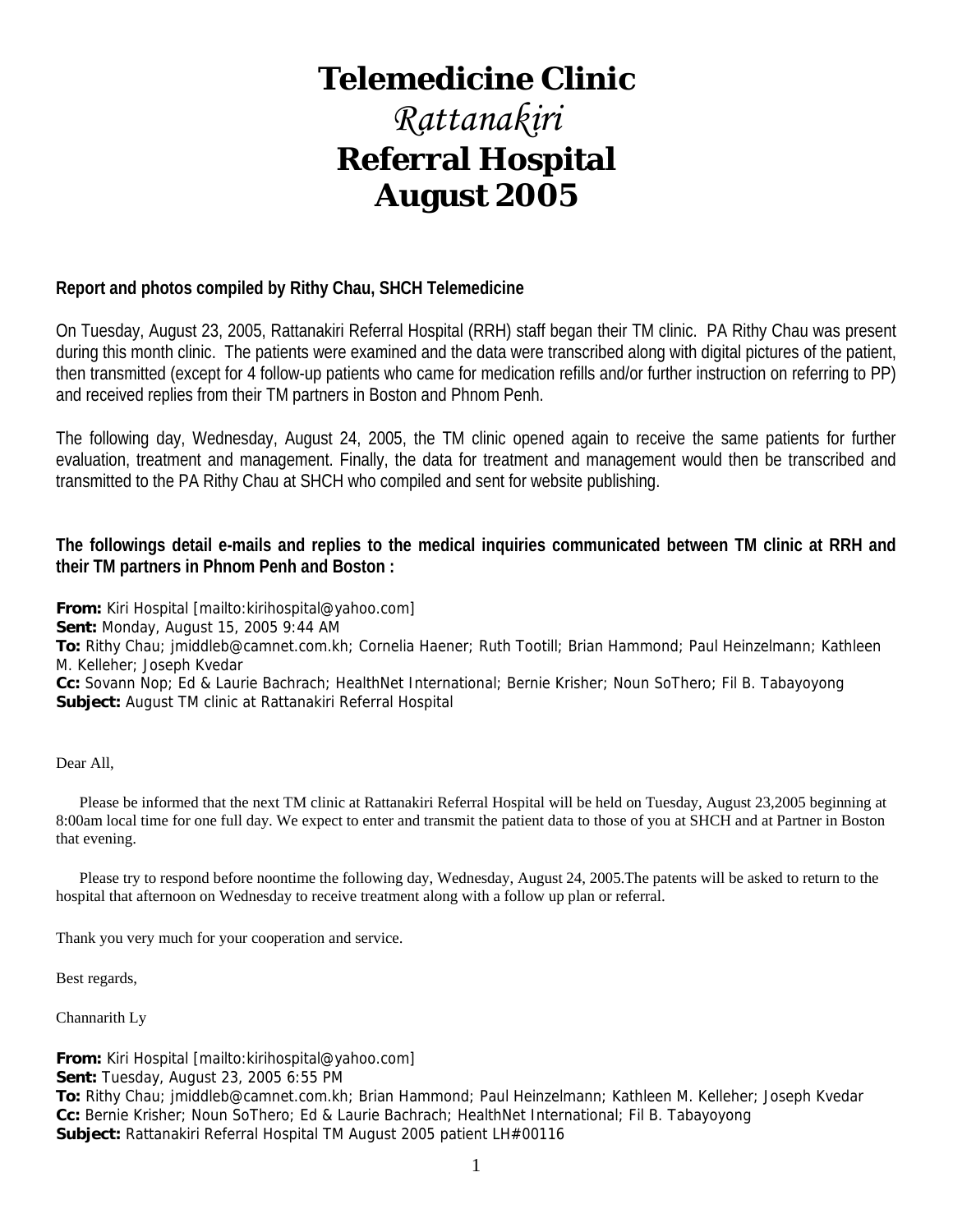Dear All,

This is the last one, patient LH#000116 and her photos.

Best regards,

Channarith/Rithy

Please send all replies to **kirihospital@yahoo.com** and cc: to tmed\_rithy@online.com.kh .

*The information transmitted in this e-mail is intended only for the person or entity to which it is addredded and may contain confidential and/or priviledged material. Any review, retransmission, dissemination or other use of or taking of any action in reliance upon, this information by persons or entities other than the intended recipient is prohibited. If you received this e-mail in error, please contact the sender and delete material from any computer.*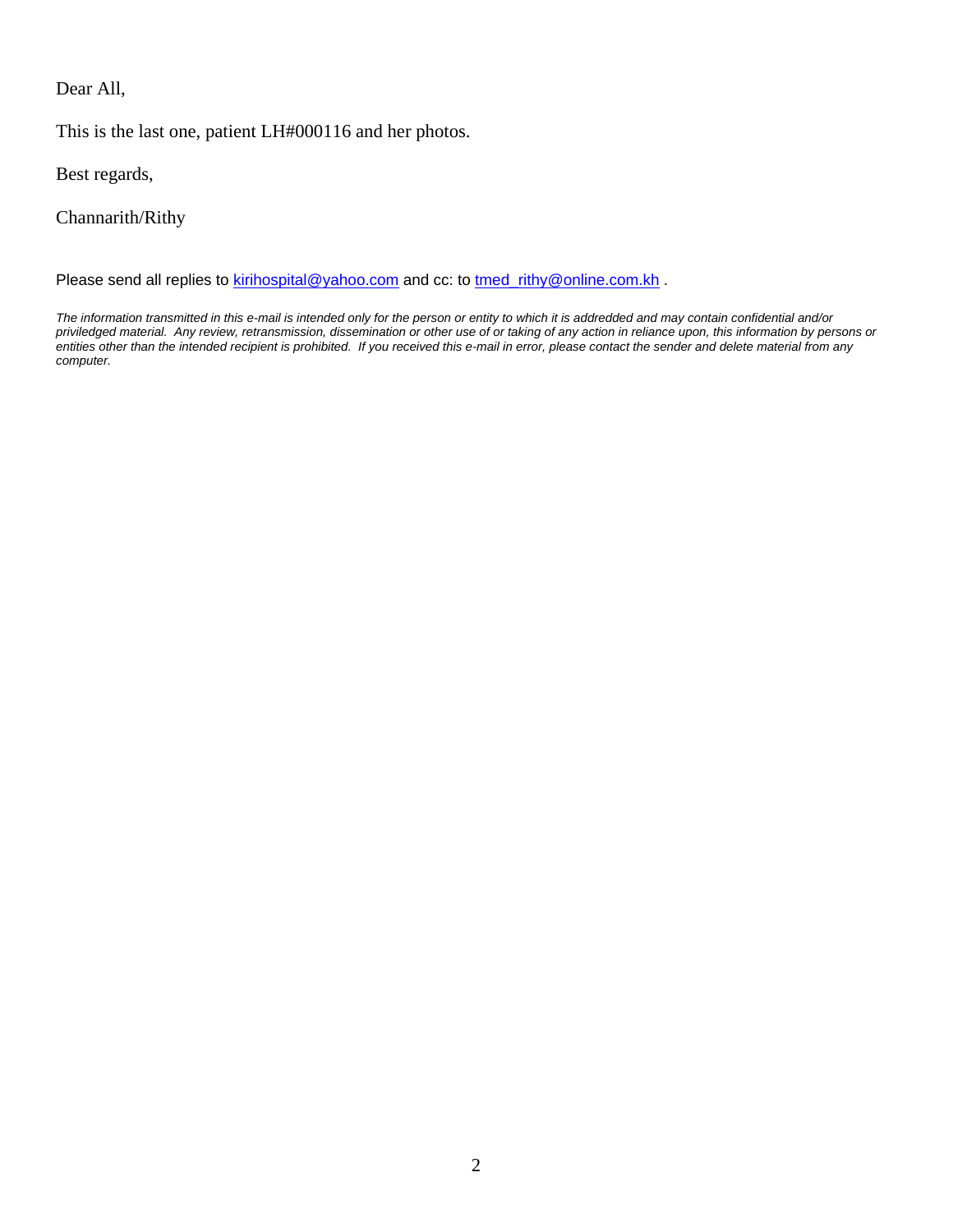## **Patient: LH#00116, 59F, Village IV**

**Subject:** 59F loss to f/u for 4 months since first seen at TM clinic April 2005; PMH included HTN x 5yrs using meds at pharmacy prn "when not feeling well," remote hx of pneumonia, and recently dx by Dr. Baramey at TM clinic as having



nephrotic syndrome and glomerulonephritis and was tx with cipro, albendazole, paracetmol, MTV and FeSO4/folate. Results of blood tests on 29/4/05 shown TSH=0.35 (0.49-4.67), free T4=20.92 (9.14-23.81), tot chol=6.8 (6.7=high risk), Alb=45 (38-54), CXR shown cardiomegaly. Methimazole 5mg qd was added and was asked to be followed weekly for her elevated BP with hx of HTN?, but patient did not come back until today's consultation because "my sx were much improved and the edema disappeared."

Now she came in complaining of slight facial swelling with occasional extremity edema, coughing occasionally with whitish sputum

intermittently, occasional SOB w/o exertion especially lying down flat, malaise, and occasional diffused, throbbing HA x 1 month. She denied using any other medication except the methimazole given for her thyroid problem. No herbal or traditional medicine; no smoke, no CP, syncope, N/V, GI c/o, freq urination, oliguria, extremity numbness/tingling, palpitation, tremor, insomnia, fever or weight loss.



### **Object:**

**Vital Signs: BP** Right=160/85, left=162/83 **P** 68 **R** 20 **T** 36.5C **O2 sat** 98% **Wt** 39Kg Appeared stated age, facial puffiness, not tachypneic, not diaphoretic; pink conjunctiva, no lymphadenopathy, JVD?, no neck mass or bruit; chest +coarse crackles in left lower lobe, no wheeze, no rub; HR reg, rhythm with skip beat, diastolic, crescendo +1-2 murmur loudest at pulmonic area; abd unremarkable; no extremity edema.

**Previous Lab/Studies:** see above; U/A normal, urine albumin=neg; CXR=unable to have done due to mechanical malfunctioning, but previous CXR from 04/05 included, EKG: HR=80, biphasic P-wave in V1, flattened P in V2-6, deep Q in III, P in II ok??

**Lab/Studies Requests:** chem, BUN, creat, gluc, TFT, CBC, AFB sputum smear, 2D echo

# **Assessment:** 1. HTN

- 
- 2. Atrial enlargement
- 3. VHD?
- 4. MI???
- 5. Hyperthyroidism
- 6. Pneumonia?
- 7. PTB?
- 8. Tension HA

### **Plan:**

- 1. Request for 2D cardiac echo at Calmette Cardiac Center
- 2. HCTZ 50mg ½ po qd
- 3. Methimazole 5mg 1 po qd
- 4. ASA 81mg chew 1 po qd
- 5. Clarithromycin 500mg 1 po bid x 10d ?
- 6. Para 500mg 1 po qid prn HA
- 7. MTV 1 po qd

**Comments/Notes:** Any other thought?



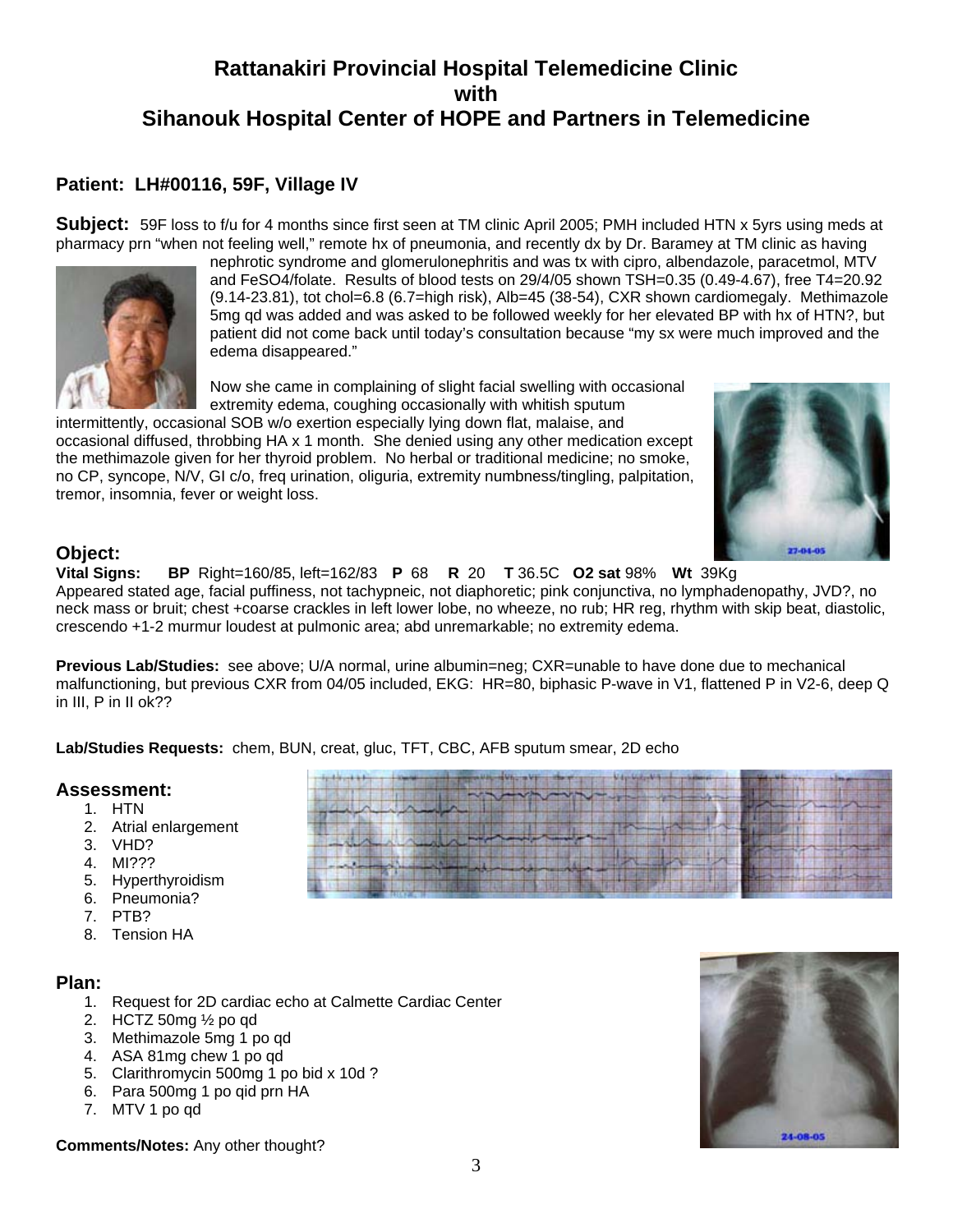**Examined by:** Rithy Chau, PA-C Date: 23/08/05

Please send all replies to kirihospital@yahoo.com and cc: to tmed\_rithy@online.com.kh .

*The information transmitted in this e-mail is intended only for the person or entity to which it is addredded and may contain confidential and/or priviledged material. Any review, retransmission, dissemination or other use of or taking of any action in reliance upon, this information by persons or entities other than the intended recipient is prohibited. If you received this e-mail in error, please contact the sender and delete material from any computer.*

-----Original Message----- **From:** Jack Middlebrooks [mailto:jmiddleb@camnet.com.kh] **Sent:** 24 August, 2005 9:35 AM **To:** 'Kiri Hospital'; 'Rithy Chau'; 'Brian Hammond'; 'Paul Heinzelmann'; 'Kathleen M. Kelleher'; 'Joseph Kvedar' **Cc:** 'Bernie Krisher'; 'Noun SoThero'; 'Ed & Laurie Bachrach'; 'HealthNet International'; 'Fil B. Tabayoyong' **Subject:** RE: Rattanakiri Referral Hospital TM August 2005 patient LH#00116

Hi Rithy:

My first priority for this patient would be to get her blood pressure under better control. HCTZ is a reasonable first choice. If she has cardiomegaly, she probably also has hypertensive renal disease. Measuring her creatinine would help confirm this. If her creatinine is below 300, I would suggest adding an ACEI to her medications. I do not know how any diagnoses from the echocardiogram would change our management-- I think aspirin and good blood pressure control is going to be the plan for any problem we find....

With a normal pulse, respiratory rate and oxygen saturation, my suspicion for pneumonia is low. If you are concerned for PTB, a checking three sputum AFB's would be reasonable.

I hope this is more helpful than confusing (I haven't seen Boston's response yet...)

Jack

**From:** Kiri Hospital [mailto:kirihospital@yahoo.com]

**Sent:** Tuesday, August 23, 2005 6:02 PM

**To:** Rithy Chau; jmiddleb@camnet.com.kh; Cornelia Haener; Ruth Tootill; Brian Hammond; Paul Heinzelmann; Kathleen M. Kelleher; Joseph Kvedar

**Cc:** Ed & Laurie Bachrach; HealthNet International; Bernie Krisher; Noun SoThero; Fil B. Tabayoyong **Subject:** Rattanakiri Referral Hospital TM August 2005 patient KS#00133

Dear All,

In this month,there are 5 new cases and one for follow up. This is the first one patient KS#00133 and her photos.

Best regards,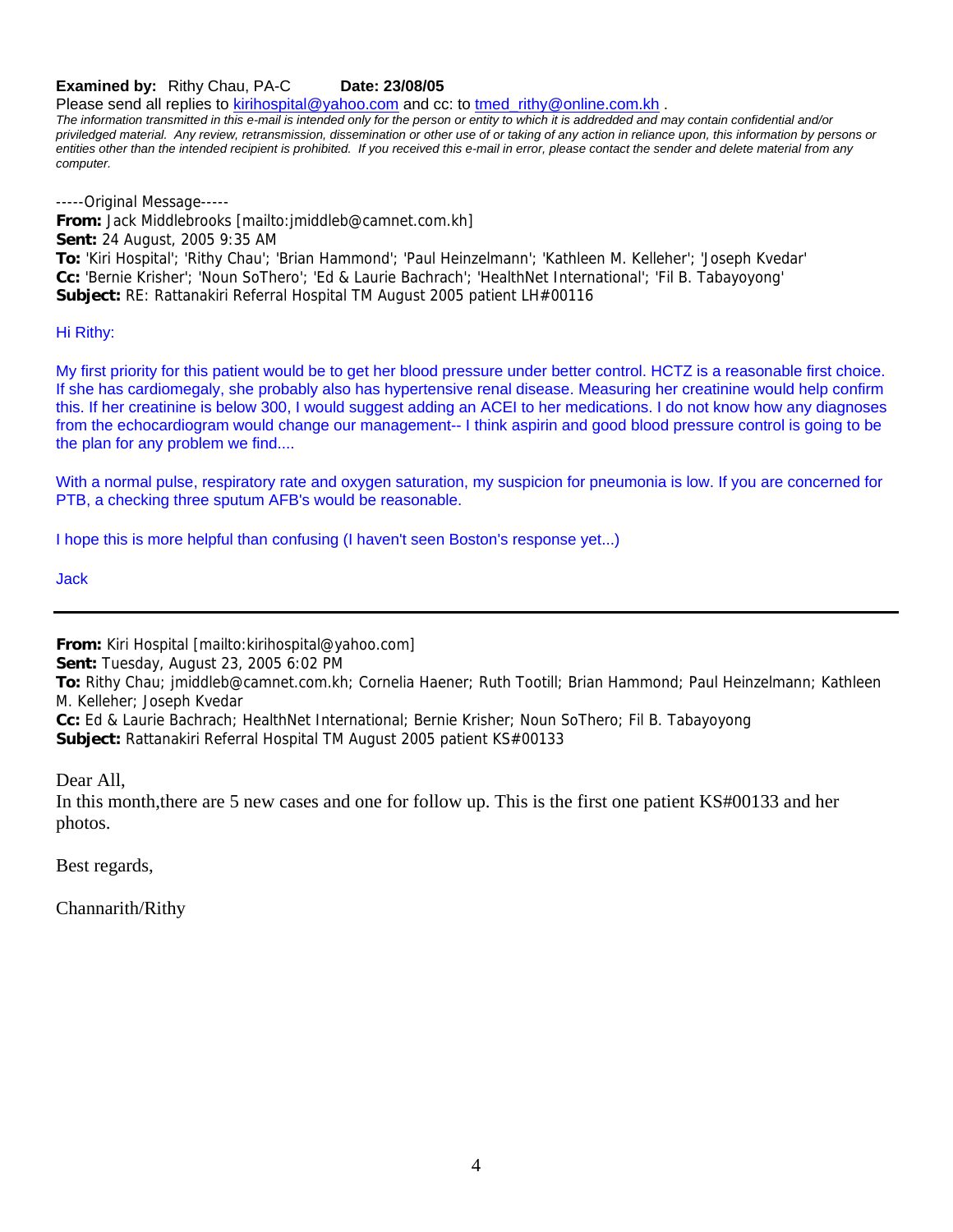**Chief Complaint:** a development mass in abdomen x3 M and right hip joint pain x more

**HPI:** The first time, she complaint of right hip join pain x 10 days association with a difficult walking and extension of right leg, fever on and off with a small mass in abdomen which located in RLG ,and she came to treated in Rattanakiri hospital x more days with antibiotic and antipyritic but she could not resolve to her symptoms .she went back to her home .The last three months , she complain of a large mass in abdomen and right hip join pain

association with a difficult walking and extension of right leg and fever off and on , weigh loss ,

**Patient:** KS#00133,47F,SRE ANGKRING Village.

months

asthenia .no coma ,no HA .



**PMH/SH:** unremarkable

**Social Hx:** beetle nut x 5 days

**Allergies:** unremarkable

**Family Hx:** unremarkable

**ROS:**

| PE:                   |  |  |                       |
|-----------------------|--|--|-----------------------|
| Vital Signs: BP100/60 |  |  | P65 R20 T37.5 Wt 50kg |

**General:** alerted and oriented

**HEENT:** unremarkable

**Chest:** Lungs: clear both sides,. Heart : no murmur , rhythm regular.

**Abdomen:** a large mass in abdomen :22em x 12 em locate in RLG , which characterized by pain on palpitation , neither solid no soft , regular surface , a little immobile mass on palpation , mass move with the cervix uterine movement .

**Musculoskeletal:** pain of right hip , no edema of hip , extension of right leg is hip pain and is a little , abduction and adduction are impossible because making pain .no weaken of muscle .

**Neuro:** motor and sensory are intact.

**GU:** speculum on cervix uterine showed inflammatory cervix .

**Rectal:** none





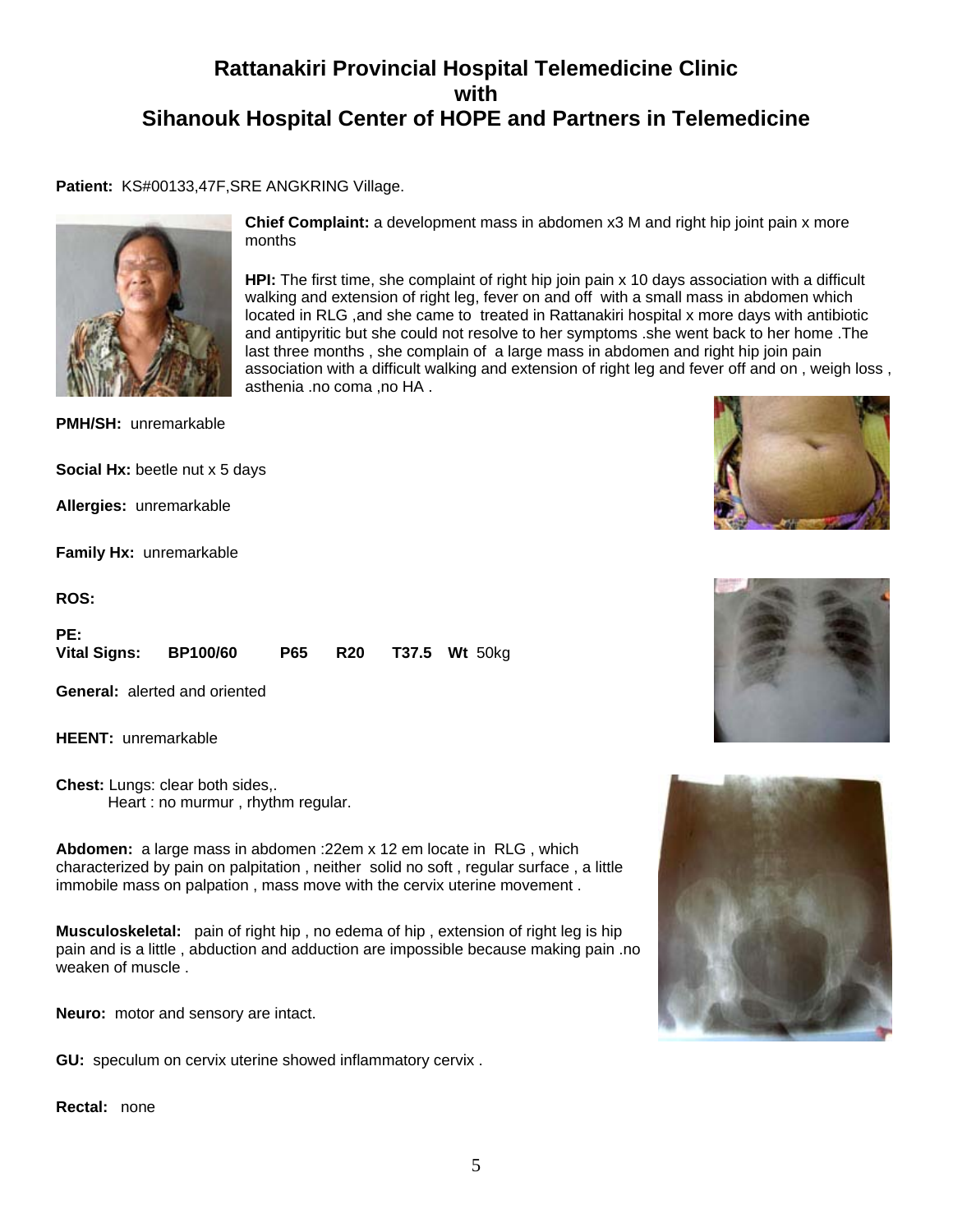#### **Previous Lab/Studies:** none

**Lab/Studies Requests:** x ray of hip join : lesion on right hip join , ultrasound : to show the uterine fibroid differential counting : Eo:04%,Neu 55%,Ly :38%,M: 03%,Ba:00%.

**Assessment:** 1.Uterine fibroid 2. Overian cyst? 3.overian TB ? ,4.Inflammation of Right hip join ,5.righ hip join TB

**Plan:** 1.To refer to SHCH ,Hospital at PP

**Comments/Notes:** Please ,give a good idea

**Examined by:** Dr kok san **Date: 23/8/05** 



Please send all replies to kirihospital@yahoo.com and cc: to tmed\_rithy@online.com.kh . *The information transmitted in this e-mail is intended only for the person or entity to which it is addredded and may contain confidential and/or priviledged material. Any review, retransmission, dissemination or other use of or taking of any action in reliance upon, this information by persons or*  entities other than the intended recipient is prohibited. If you received this e-mail in error, please contact the sender and delete material from any *computer.*

**From:** Smulders-Meyer, Olga,M.D. [mailto:OSMULDERSMEYE@PARTNERS.ORG] **Sent:** Wednesday, August 24, 2005 4:27 AM **To:** tmed\_rithy@online.com.kh **Cc:** kirihospital@yahoo.com **Subject:** FW: Rattanakiri Referral Hospital TM August 2005 patient KS#00133

-----Original Message----- **From:** Smulders-Meyer, Olga,M.D. **Sent:** Tuesday, August 23, 2005 5:23 PM **To:** Fiamma, Kathleen M. **Cc:** 'kirihospital@yahoo.com' **Subject:** RE: Rattanakiri Referral Hospital TM August 2005 patient KS#00133

Case: KS # 00133

dear Dr. Kok San

The patient is a 47 year old woman with a mass in her RLQ. She complains of pain in her right hipand has difficultly walking.

I presented the images you sent me to the Massachusetts General Hospital radiologist, as I am not a radiologist but an internist.

They concluded:

1. her right hip shows some mild degenerative changes consistent with mild osteoarthritis. No blastic, lytic lesions were noted.

2. The ultrasound images showed a large right sided pelvic mass, most consistent with a muceous cystadenoma or a muceous cyst carcinoma of the right ovary.

Impression: the patient has a pelvic mass, most probably ovarian cancer., but possibly a large benign cystadenoma. She needs urgent surgical exploration to get a primary diagnosis. She needs a laparotomy and biopsies of the mass and the surrounding tissues to ensure it is not cancer.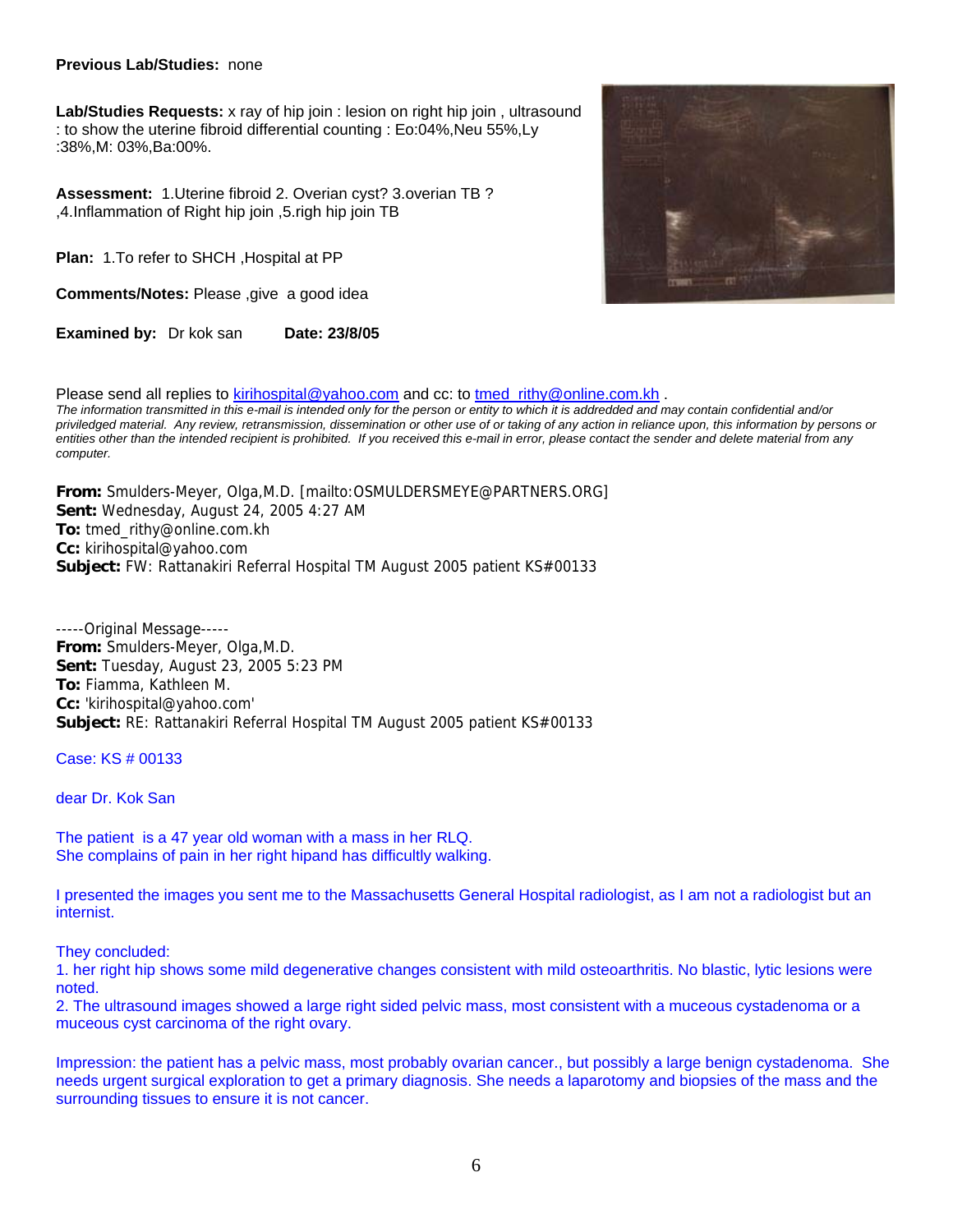Her pain in her right hip is most likely caused just by the weight of the mass on her arthritic joint. There is no evidence of cancer in her bones.

Olga Smulders-Meyer, MD

**From:** Jack Middlebrooks [mailto:jmiddleb@camnet.com.kh] **Sent:** Wednesday, August 24, 2005 8:38 AM **To:** 'Kiri Hospital'; 'Rithy Chau'; 'Cornelia Haener'; 'Ruth Tootill'; 'Brian Hammond'; 'Paul Heinzelmann'; 'Kathleen M. Kelleher'; 'Joseph Kvedar' **Cc:** 'Ed & Laurie Bachrach'; 'HealthNet International'; 'Bernie Krisher'; 'Noun SoThero'; 'Fil B. Tabayoyong' **Subject:** RE: Rattanakiri Referral Hospital TM August 2005 patient KS#00133

Dear Dr. San:

My first suggestion is to perform a pregnancy test. It would also be helpful to know if the patient is having abnormal uterine bleeding or abnormal menses. It would also be helpful to know her white blood cell count and hemoglobin or hematocrit.

I do not see any lesion of the right hip joint on the X-ray.

The fever and weight loss are concerning for tuberculosis, and I agree with your assessment of likely TB arthritis. I would recommend a chest X-ray, sputum AFB and starting TB treatment.

Dr. Ruth in the SHCH surgical department may have more recommendations.

Best regards,

Jack

**From:** Kiri Hospital [mailto:kirihospital@yahoo.com]

**Sent:** Tuesday, August 23, 2005 6:12 PM

**To:** Rithy Chau; jmiddleb@camnet.com.kh; Cornelia Haener; Ruth Tootill; Brian Hammond; Paul Heinzelmann; Kathleen M. Kelleher; Joseph Kvedar

**Cc:** Bernie Krisher; Noun SoThero; Ed & Laurie Bachrach; HealthNet International; Fil B. Tabayoyong **Subject:** Rattanakiri Referral Hospital TM August 2005 patient LD#00134

Dear All,

This is the patient LD#000134 and her photos.

Best regards,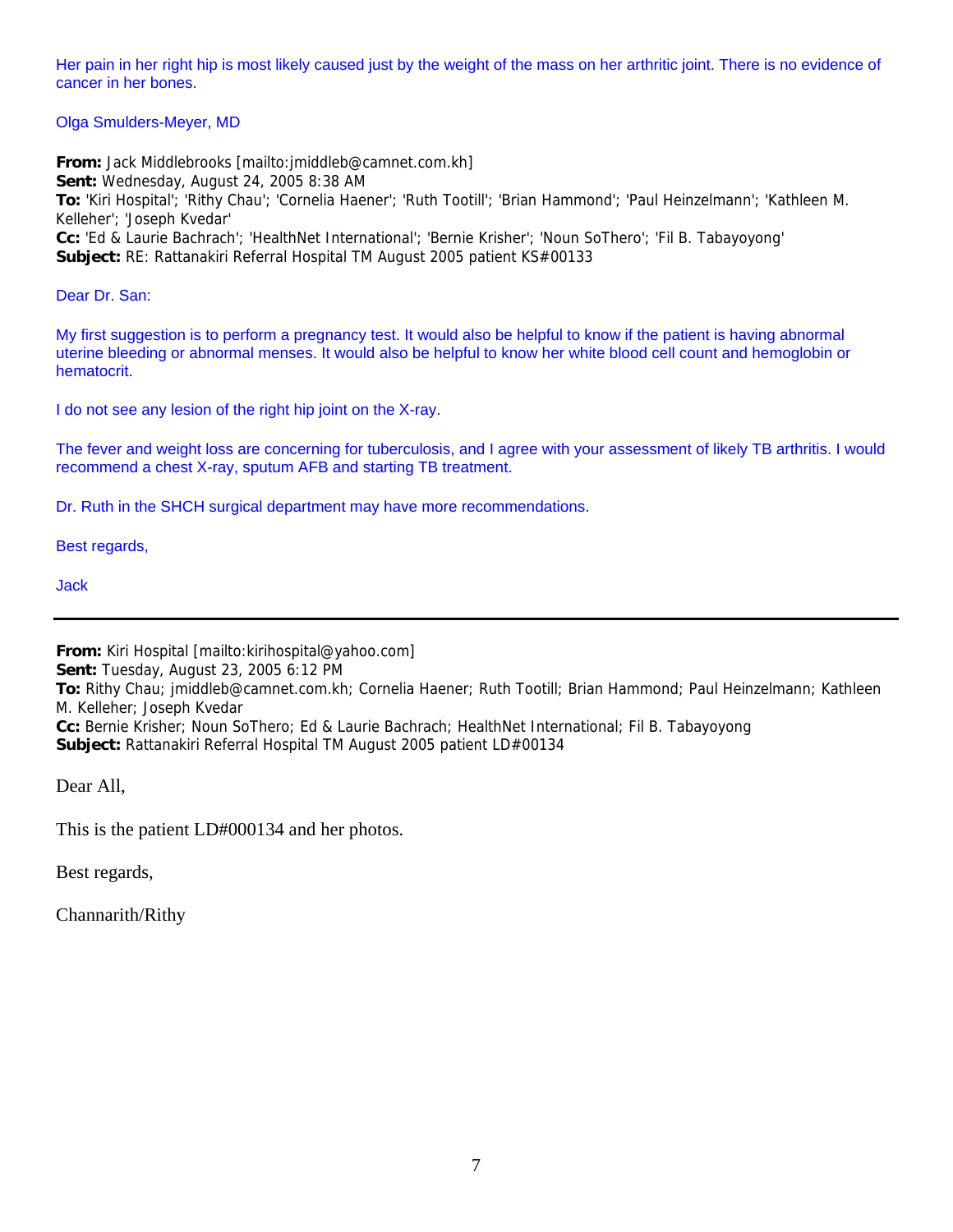#### Patient: LD#00134,35F,FANG Village, VEONSEY



**Social Hx:** none

**Allergies:** none

**Chief Complaint:** a mass development on neck x 3 years

**HPI:** 35F presented with progressively development of a mass on neck for three years and association with dizziness off and on blurry vision, palpitation off and on and she was treated the unknown drugs 1 tab po qd x 4 months at private clinic ,her symptoms did not get getter . She came to RH by complaining of a mass on neck which develops the bigger than before association with palpitation ,blurry vision , tremor of extremities , and dizziness off and on ,and weigh loss. no coma , no exophthalmia .

**PMH/SH:** unremarkable

**Family Hx:** none

**ROS:**

| PE:                   |  |  |                             |
|-----------------------|--|--|-----------------------------|
| Vital Signs: BP110/70 |  |  | <b>P70 R20 T3.5 Wt 59kg</b> |

**General:** alerted and oriented

**HEENT:** a large mass on neck, swallowing mobile , soft mass on palpation, no pain, no bruit , no dysphasia, no otitis ,no rhinopharyngitis .

**Chest:** lungs: clear both sides heart : no murmur ,regular rhythm **Abdomen:** soft , active BS , no mass , no oranganomegaly



**Musculoskeletal:** unremarkable

**Neuro:** motor and sensory are intact

**GU:none**

**Rectal:** none

**Previous Lab/Studies:** none

**Lab/Studies Requests:** chest x ray : the machine can not do , ultrasound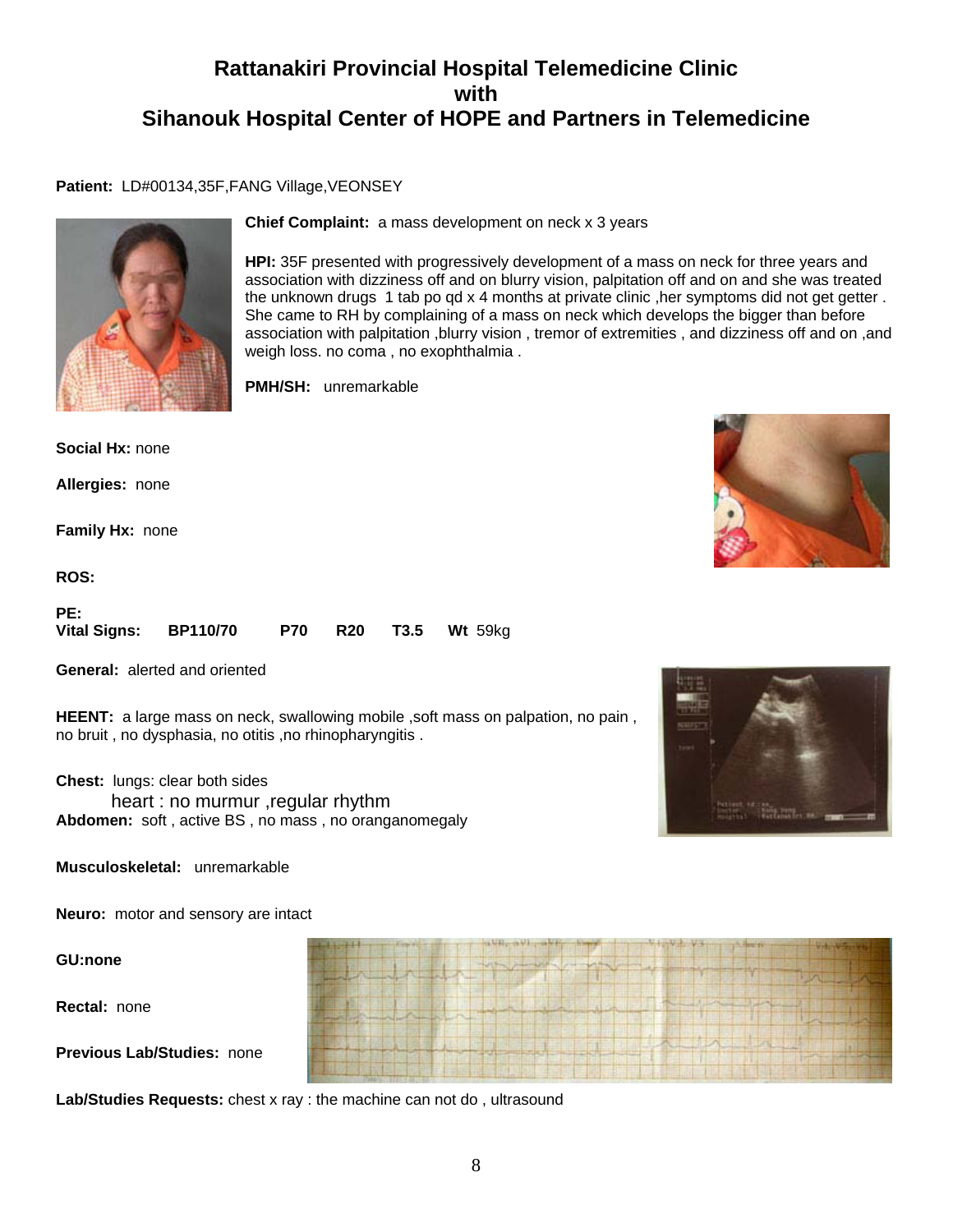**Assessment:** 1.hyperthoidism 2.hypothyroidim

**Plan:** 1.check the free T4 , T3 and TSH at SHCH

**Comments/Notes:** PLease ,give a good idea

**Examined by: Dr Kok San <b>Date: 23/8/05** 

Please send all replies to **kirihospital@yahoo.com** and cc: to tmed\_rithy@online.com.kh . *The information transmitted in this e-mail is intended only for the person or entity to which it is addredded and may contain confidential and/or* 

*priviledged material. Any review, retransmission, dissemination or other use of or taking of any action in reliance upon, this information by persons or entities other than the intended recipient is prohibited. If you received this e-mail in error, please contact the sender and delete material from any computer.*

**From:** Jack Middlebrooks [mailto:jmiddleb@camnet.com.kh] **Sent:** Wednesday, August 24, 2005 8:16 AM **To:** 'Kiri Hospital'; 'Rithy Chau'; 'Cornelia Haener'; 'Ruth Tootill'; 'Brian Hammond'; 'Paul Heinzelmann'; 'Kathleen M. Kelleher'; 'Joseph Kvedar' **Cc:** 'Bernie Krisher'; 'Noun SoThero'; 'Ed & Laurie Bachrach'; 'HealthNet International'; 'Fil B. Tabayoyong' **Subject:** RE: Rattanakiri Referral Hospital TM August 2005 patient LD#00134

Dear Dr. San:

I agree with your plan to check thyroid function tests. If the patient is hyperthyroid, as her symptoms suggest, she should be treated medically. Since she has no difficulty swallowing, I think there is no need for surgery right now. Dr. Ruth in the SHCH surgical department may have another opinion.

Best regards,

Jack

**From:** Kiri Hospital [mailto:kirihospital@yahoo.com]

**Sent:** Tuesday, August 23, 2005 6:41 PM

**To:** Rithy Chau; jmiddleb@camnet.com.kh; Brian Hammond; Paul Heinzelmann; Kathleen M. Kelleher; Joseph Kvedar **Cc:** Bernie Krisher; Noun SoThero; Ed & Laurie Bachrach; HealthNet International; Fil B. Tabayoyong **Subject:** Rattanakiri Referral Hospital TM August 2005 patient KS#00135

Dear All,

This is the patient KS#000135 and photos.

Best regards,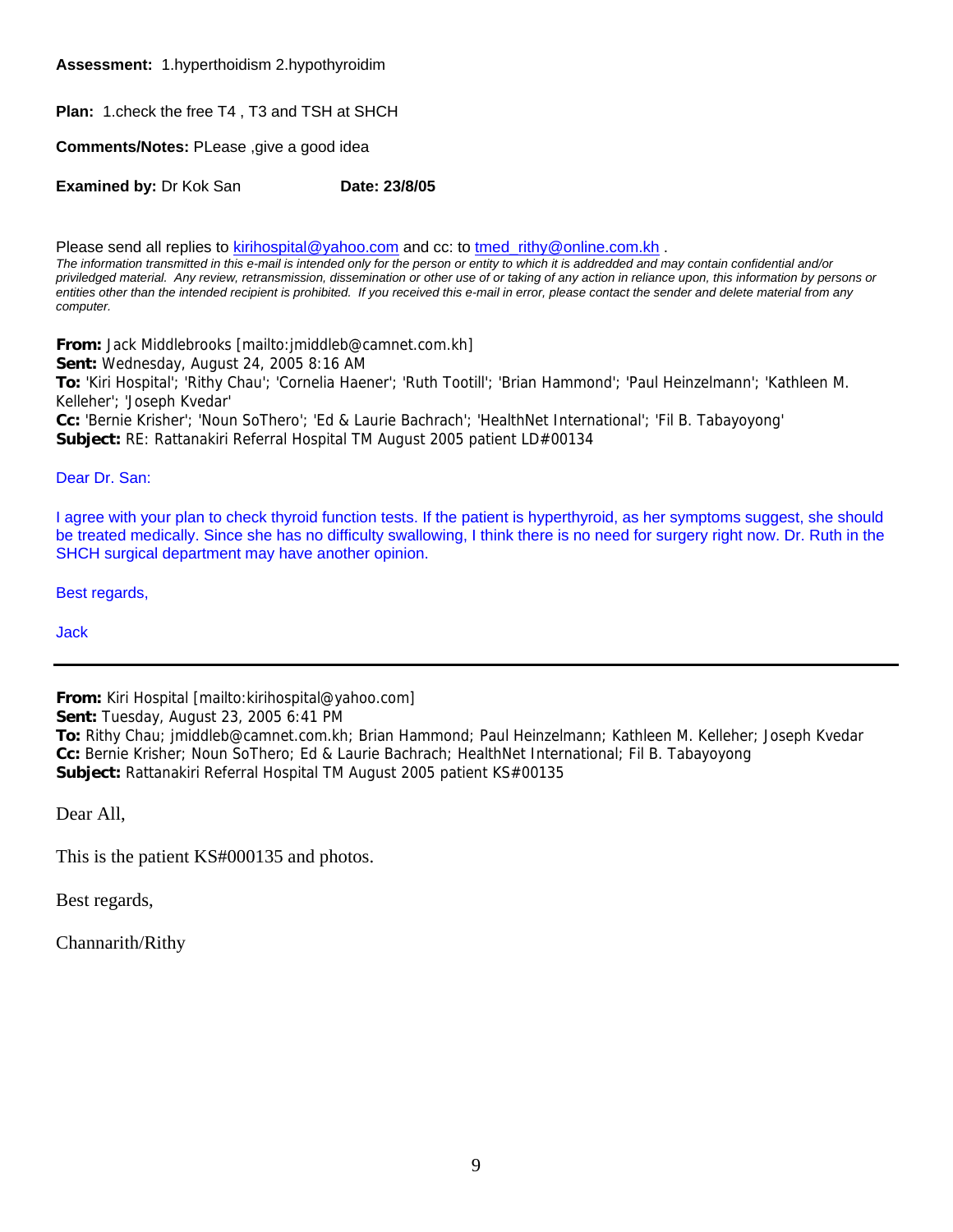#### **Patient:** KS#00135,50F,SKENG VILLAGE



**Chief Complaint:** right lateral pain and lymph nodes on neck x 6 M

**HPI:** She presented with a small lymph nodes on right lateral neck ,which characterized by lymph node pain with moderate fever off and on at afternoon .she came to referral hospital ,they gave her antibiotic x more days. She did not get better and she went back to her home and treated unknown drugs at health center . She came back to RH for lymph nodes pain on right lateral neck association with weight loss , moderate fever , swallowing pain and cough off and on and development of lymph nodes are slowly,no ha ,no blurry vision , no tinnitus ,no rhinorrhea , no sob , no dizziness.

**PMH/SH:** unremarkable

**Social Hx:** smoking cigarette x young age, traditional alcohol x young age

**Allergies:** none

**Family Hx:** none

**ROS:**

| PE:                   |  |  |                               |
|-----------------------|--|--|-------------------------------|
| Vital Signs: BP100/80 |  |  | <b>P70 R20 T37.5 Wt 33 kg</b> |

**General:** alerted and oriented

**HEENT:** lymph nodes on right lateral neck , which characterized by pain , mobile on palpation ,no solid , soft ,no adherence of lymph nodes , no other lymph nodes on neck .no otitis , no sore throat .

**Chest:** lungs: clear both sides heart: no murmur , regular rhythm

**Abdomen:** soft ,no mass , active BS

**Musculoskeletal:** normal

**Neuro:** motor and sensory are intact

**GU:** none

**Rectal:** none

#### **Previous Lab/Studies:**

**Lab/Studies Requests:** chest x ray show normally , ht:28%,hb: 9.1g/dl ,WBC:8300/mm3.plaquelet:175000/mm3,RWC: 2 755000/mm3,NFL:03 ,65 , 30 ,02 ,00



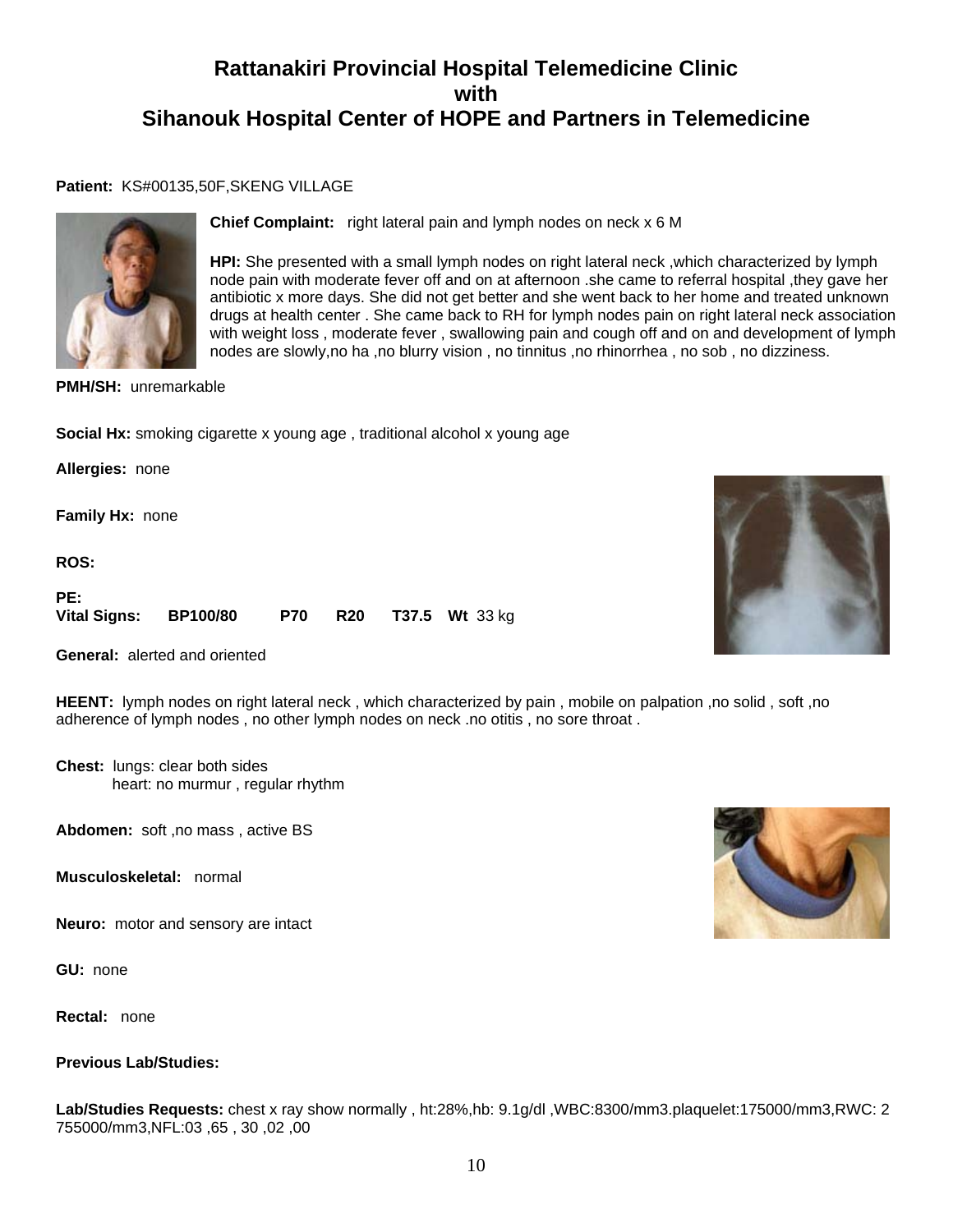**Assessment:** 1.lymph nodes TB , 2 .upper respiratory tract infection ?3.r/o thyroidism 4.r/o pneumonia

- **Plan:** 1.Amoxillin 500mg 2 tab po tid x 10 days (overdose )
	- 2.paracetamol 500 mg 1 tab po tid x 10days when prn , fever 3.after treating the medicines above is not get better , should give her antiTB drugs x 6 month?

**Comments/Notes:** please ,give a good idea

**Examined by: San <b>Date: 23/8/05** 

Please send all replies to kirihospital@yahoo.com and cc: to tmed rithy@online.com.kh .

*The information transmitted in this e-mail is intended only for the person or entity to which it is addredded and may contain confidential and/or priviledged material. Any review, retransmission, dissemination or other use of or taking of any action in reliance upon, this information by persons or entities other than the intended recipient is prohibited. If you received this e-mail in error, please contact the sender and delete material from any computer.*

**From:** Jack Middlebrooks [mailto:jmiddleb@camnet.com.kh] **Sent:** Wednesday, August 24, 2005 9:02 AM **To:** 'Kiri Hospital'; 'Rithy Chau'; 'Brian Hammond'; 'Paul Heinzelmann'; 'Kathleen M. Kelleher'; 'Joseph Kvedar' **Cc:** 'Bernie Krisher'; 'Noun SoThero'; 'Ed & Laurie Bachrach'; 'HealthNet International'; 'Fil B. Tabayoyong' **Subject:** RE: Rattanakiri Referral Hospital TM August 2005 patient KS#00135

Dear Dr. San:

I agree with your plan.

With best regards,

Jack

**From:** Kiri Hospital [mailto:kirihospital@yahoo.com]

**Sent:** Tuesday, August 23, 2005 6:47 PM

**To:** Rithy Chau; jmiddleb@camnet.com.kh; Brian Hammond; Paul Heinzelmann; Kathleen M. Kelleher; Joseph Kvedar **Cc:** Bernie Krisher; Noun SoThero; Ed & Laurie Bachrach; HealthNet International; Fil B. Tabayoyong **Subject:** Rattanakiri Referral Hospital TM August 2005 patient SS#00136

Dear All,

This is the patient SS#000136 and her photos.

Best regards,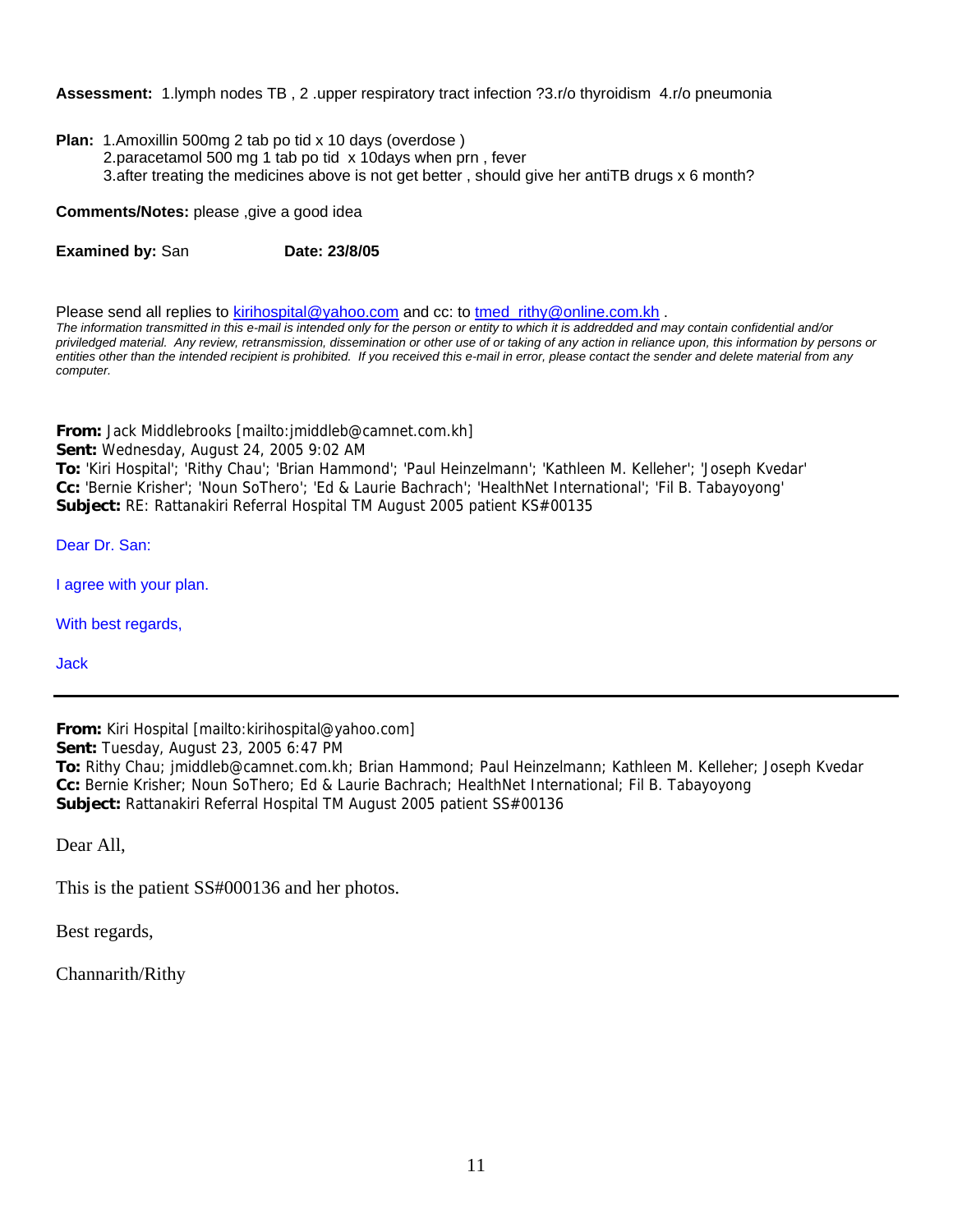**Patient:** SS#00136, F 17 y.o, Village THMEY



accident

**Chief Complaint:** Thoracic oppression, Chest pain

**HPI:** 5 year ago she felt thoracic oppression, palpitation, insomnia, dizziness from time to time, no cough. One month before she come the hospital she felt chest pain and dyspnea from time to time,

thoracic oppression is progressively increasing.

**PMH/SH:** Urine tract infection treated at Kunthabopha hospital when she was young, no surgery no

**Social Hx:** no smoking, no drinking alcohol, single, irregular menstrual period (Frequency: one or two months, during: 3 days)

**Allergies:** none

**Family Hx:** none

**ROS:**



**PE:** 

**Vital Signs: BP 110/70mmHg P 90/min R 16/min T 37 C Wt 40 kg**

**General:** Normal consciousness, no cough, no sputum, no fever with weight loss (kg?)

**HEENT:** Head normal, conjunctive no icteric, no pallor, ENT normal, neck soft, no enlarged LN, no bruit

**Chest:** normal breath sound, no crackle, no wheezes, HRRR, no murmur

**Abdomen:** BS positive, no tenderness, no abdominal pain, no hepato-splenomegaly

#### **Musculoskeletal:** unremarkable

**Neuro:** Eye ball movement normal, corneal reflex normal, pupuils 3mm, face no paralysis, reflex normal, motor and sensory normal both sides

**GU:** not examined

**Rectal:** not examined

**Previous Lab/Studies: 23.08.2005: Glucose 91mg/dl** 

 **Hb 12g/dl EKG not permission to do by the patient**

**Lab/Studies Requests:**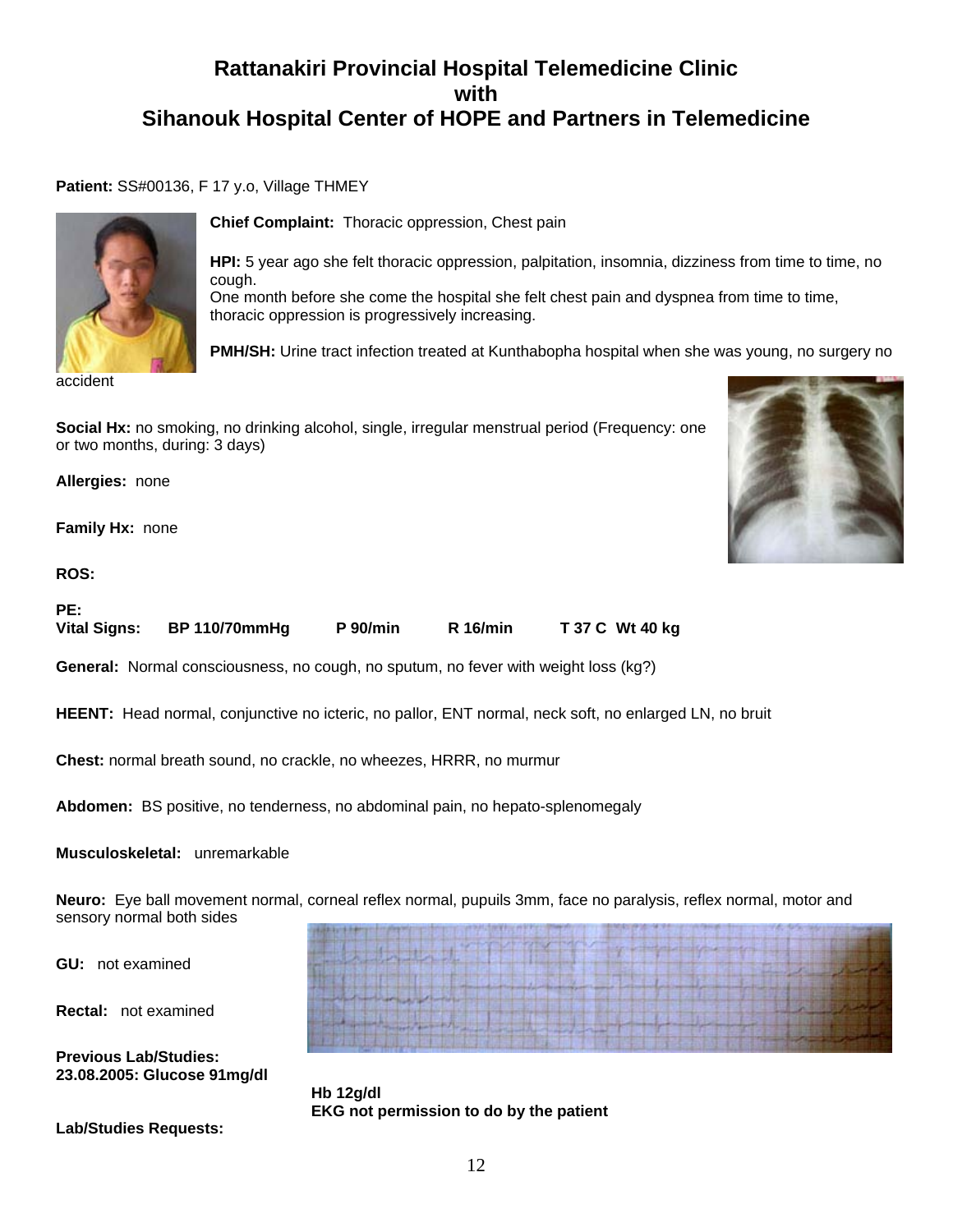**Assessment:** Panic disorder Anxiety Depression

**Plan:** Amitriptyline25mg ¼ tablet at night Practice controlled breathing **Examined by:** Dr Tho Sovitha **Date: 08/23/2005**

Please send all replies to **kirihospital@yahoo.com** and cc: to tmed\_rithy@online.com.kh . *The information transmitted in this e-mail is intended only for the person or entity to which it is addredded and may contain confidential and/or priviledged material. Any review, retransmission, dissemination or other use of or taking of any action in reliance upon, this information by persons or entities other than the intended recipient is prohibited. If you received this e-mail in error, please contact the sender and delete material from any computer.*

**From:** Fiamma, Kathleen M. [mailto:KFIAMMA@PARTNERS.ORG] **Sent:** Tuesday, August 23, 2005 10:54 PM **To:** kirihospital@yahoo.com **Cc:** tmed\_rithy@online.com.kh **Subject:** FW: Rattanakiri Referral Hospital TM August 2005 patient SS#00136

-----Original Message----- **From:** Medoff, Benjamin D.,M.D. **Sent:** Tuesday, August 23, 2005 10:13 AM **To:** Fiamma, Kathleen M. **Subject:** RE: Rattanakiri Referral Hospital TM August 2005 patient SS#00136

I agree that a panic attacks/anxiety disorder should be a strong consideration in this patient given the reported normal physical exam and her history. However, I would want to fully rule out lung pathology such as chronic infections and asthma. Pulmonary hypertension would also be a consideration (although this is an uncommon diagnosis). If possible I would try to obtain a chest X-ray, pulmonary function tests, and oximetry (both at rest and with exertion) on the patient. In addition I would try to convince her to have an EKG done to rule out signs of right heart strain. If these are unrevealing a trial of Amitriptyline would be reasonable. I would continue to see her periodically to monitor the efficacy of the medication and to monitor for any new signs of disease. Good luck!

Benjamin D. Medoff, MD Center for Immunology and Inflammatory Diseases Pulmonary and Critical Care Unit Massachusetts General Hospital

**From:** Jack Middlebrooks [mailto:jmiddleb@camnet.com.kh] **Sent:** Wednesday, August 24, 2005 8:47 AM **To:** 'Rithy Chau' **Cc:** 'Paul Heinzelmann' **Subject:** RE: Rattanakiri Referral Hospital TM August 2005 patient SS#00136

Hi Rithy:

This is a perfect example of the poor history taking that we developed the H&P template for... the patient complains of both dizziness and chest pain, and yet very little information is collected to help understand either of these complaints.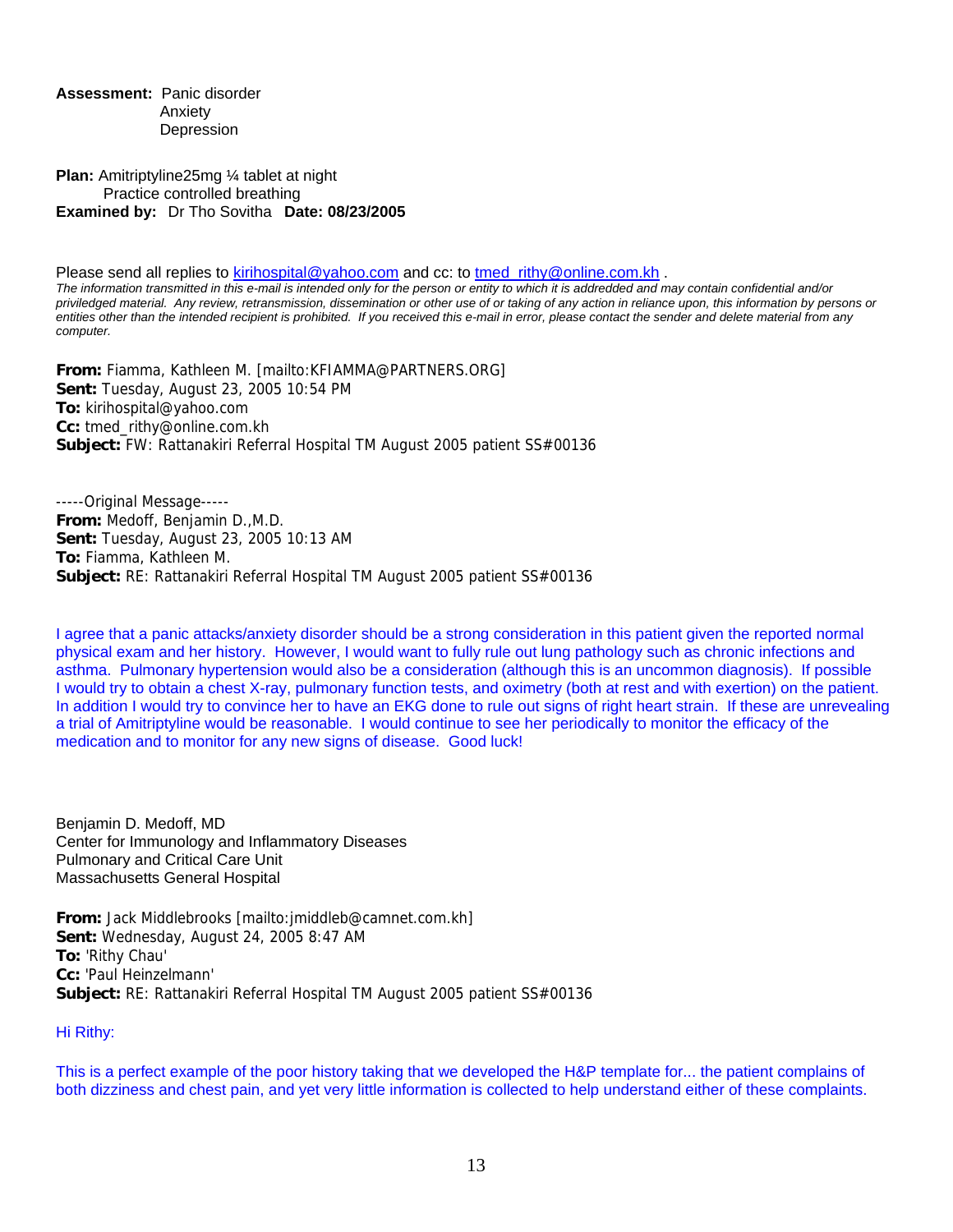If you could help the doctors understand how to use the templates to make their submissions more complete, I think it will result in much better answers.

Thanks and good luck!

Jack

**From:** Jack Middlebrooks [mailto:jmiddleb@camnet.com.kh] **Sent:** Wednesday, August 24, 2005 8:56 AM **To:** 'Kiri Hospital'; 'Rithy Chau'; 'Brian Hammond'; 'Paul Heinzelmann'; 'Kathleen M. Kelleher'; 'Joseph Kvedar'

**Cc:** 'Bernie Krisher'; 'Noun SoThero'; 'Ed & Laurie Bachrach'; 'HealthNet International'; 'Fil B. Tabayoyong' **Subject:** RE: Rattanakiri Referral Hospital TM August 2005 patient SS#00136

Dear Dr. Sovitha:

It would be helpful to know more history: How often do the symptoms occur? What is the patient doing when the symptoms start? How long does each episode last? Is the patient still able to work and study normally?

For the information you give, I agree that the patient may have either depression or anxiety. What does she mean by "insomnia?" Is she eating normally? Has she lost wieght? Does she feel sad or scared often? Does she cry often? A social history is very important-- are then any problems with her parents, her siblings, her boyfriend, her co-workers? Is there abuse at home?

Why did the patient refuse an ECG? For modesty? Perhaps she is hiding bruises or other signs of abuse under her clothes?

If the symptoms seems like depression, I agree with your plan for amitryptiline. If she has panic disorder, a low-dose beta blocker may be more helpful.

Best regards,

Jack

**From:** Kiri Hospital [mailto:kirihospital@yahoo.com] **Sent:** Tuesday, August 23, 2005 6:22 PM **To:** Rithy Chau; jmiddleb@camnet.com.kh; Cornelia Haener; Ruth Tootill; Brian Hammond; Paul Heinzelmann; Kathleen M. Kelleher; Joseph Kvedar **Cc:** Bernie Krisher; Noun SoThero; Ed & Laurie Bachrach; HealthNet International; Fil B. Tabayoyong **Subject:** Rattanakiri Referral Hospital TM August 2005 patient KM#00137

Dear All,

This is the patient KM#000137 and his photos.There will be more photo to be sent later.

Best regards,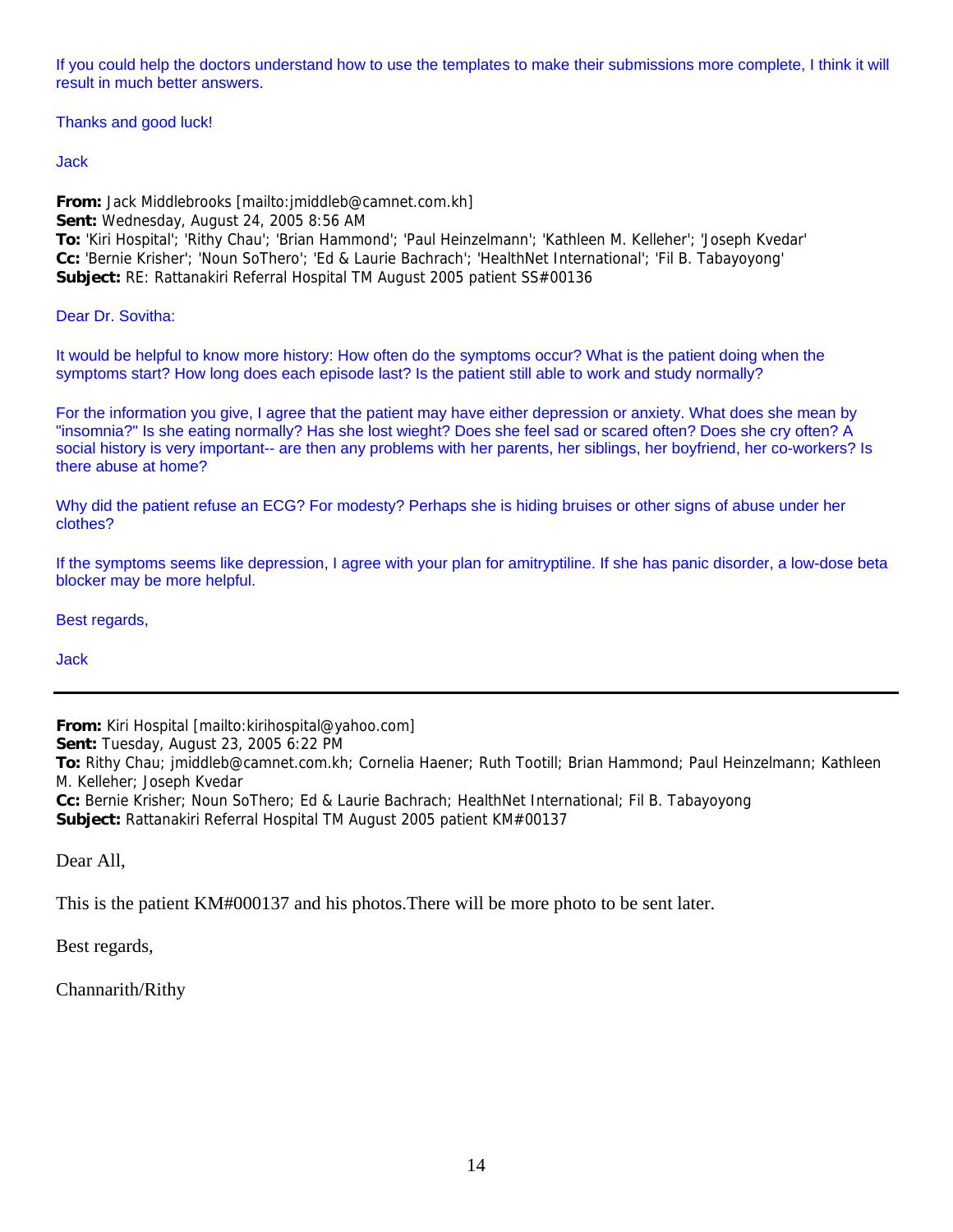#### **Patient:** KM#00137,M 30 y.o, Village III



**Chief Complaint:** Right tumor chest + dyspnea

**HPI:** 4 months ago he felt right back chest pain (Scapula area) and appear tumefaction progress increase on the axillary area associate anorexia, dyspnea, no cough, moderate pain, limited movement right hand and no fever, no weight loss. He was treated with modern medicine but didn't help. He was sent to Rattanakiri Hospital on 16.08.2005 and he has been cured with some drug such as Cloxacilline 1g tid IV, Gentamycine 80mg IV bid but didn't help.

**PMH/SH:** no surgery no accident

**Social Hx:** no smoking, drinking alcohol from time to time

**Allergies:** none

**Family Hx:** none

**ROS:**

| PE:                          |                      |                 |                      |                  |
|------------------------------|----------------------|-----------------|----------------------|------------------|
| <b>Vital Signs:</b><br>58 kg | <b>BP 120/80mmHg</b> | <b>P</b> 80/min | R <sub>24</sub> /min | <b>T 37 C Wt</b> |

**General:** Normal consciousness, no cough, no sputum, no weight loss

**HEENT:** Head normal, conjunctive icteric, no pallor, ENT normal, neck soft, enlarged LN on the both side of his neck, no bruit

**Chest:** Breath sound decrease on right side, no crackle, no wheezes, HRRR, no murmur

**Abdomen:** BS positive, tenderness, abdominal pain on the upper region, hepatosplenomegalies and stiff liver

**Musculoskeletal:** Right chest tumefaction, moderate pain and increase pain during moving right hand, stiff tumor, chest tumor no fluctuation

**Neuro:** Eye ball movement normal, corneal reflex normal, pupuils 3mm, face no paralysis, reflex normal, motor and sensory normal both sides

**GU:** not examined





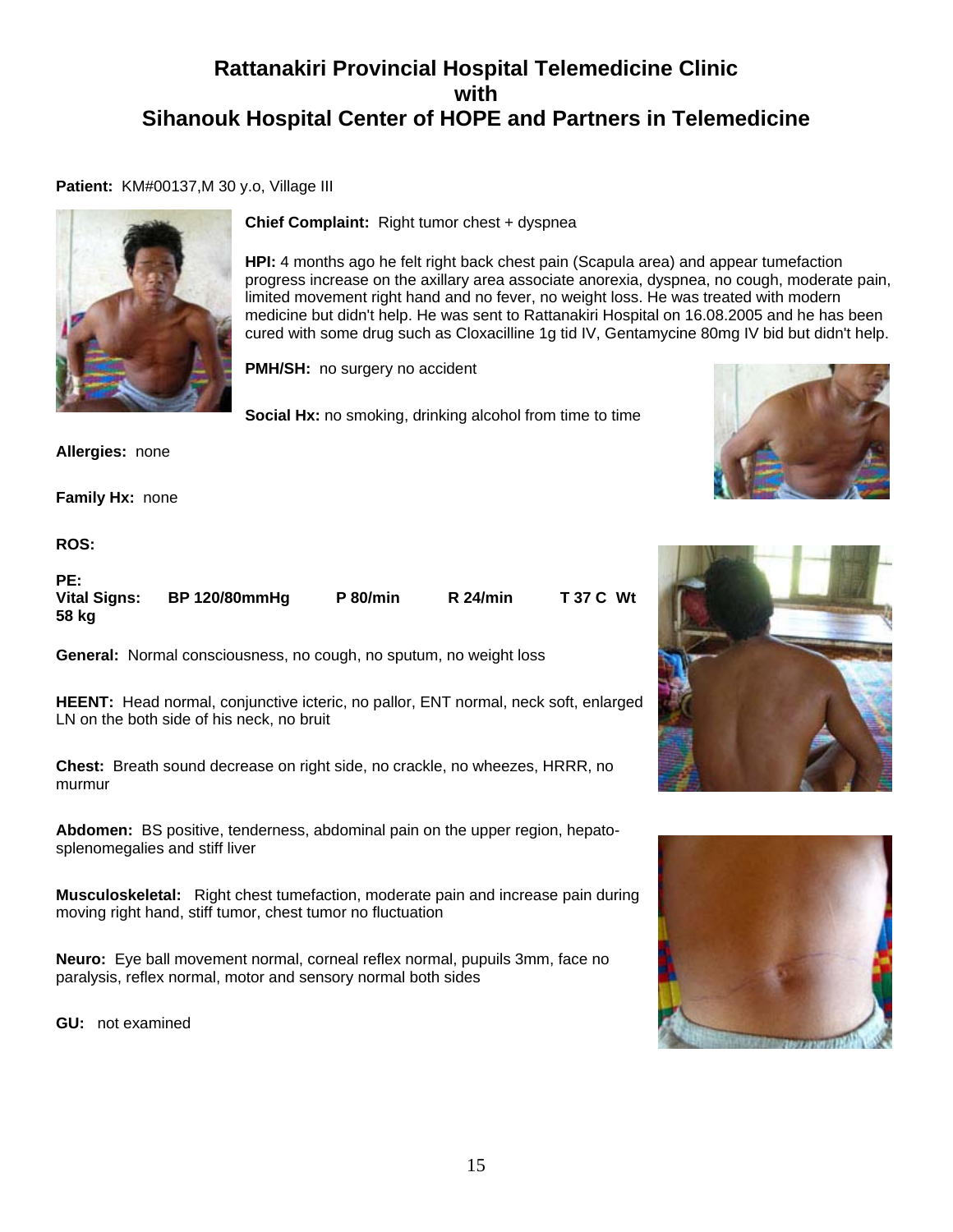



Echo abelowinal

**Rectal:** not examined

**Previous Lab/Studies: 22.08.2005 Hz negative WBC 5400/mm3 RBC 4500000/mm3 Ht 44% Platelet 125000/mm3 Total bilirubin 7,7mg/dl Direct bilirubin can't do Creatinine 0,8 mg/dl SGOT 81 U/l SGPT 179,3 U/l** Abdominal ultrasound: foie homogène,



échogenicité bord régulier mais

 augmenté de volume, voie billiare de paroi épaissie Rate augmenté de volume, Reins, vessie, prostate sont normaux

 Tumor ultrasound: Image d'un grand mass hétérogène echogénicité pas de lobe abcédée

Chest Rx can't do

**Lab/Studies Requests:** Tumor biopsy and examined at Phnom Penh

- **Assessment:** Right Pleuritis Liver cancer Malignency tumor Lungs cancer Hypertrophic pneumic osteoathropathy Abscess, TB
- **Plan:** Indometacine 25mg tid Multivit 1 tablet bid

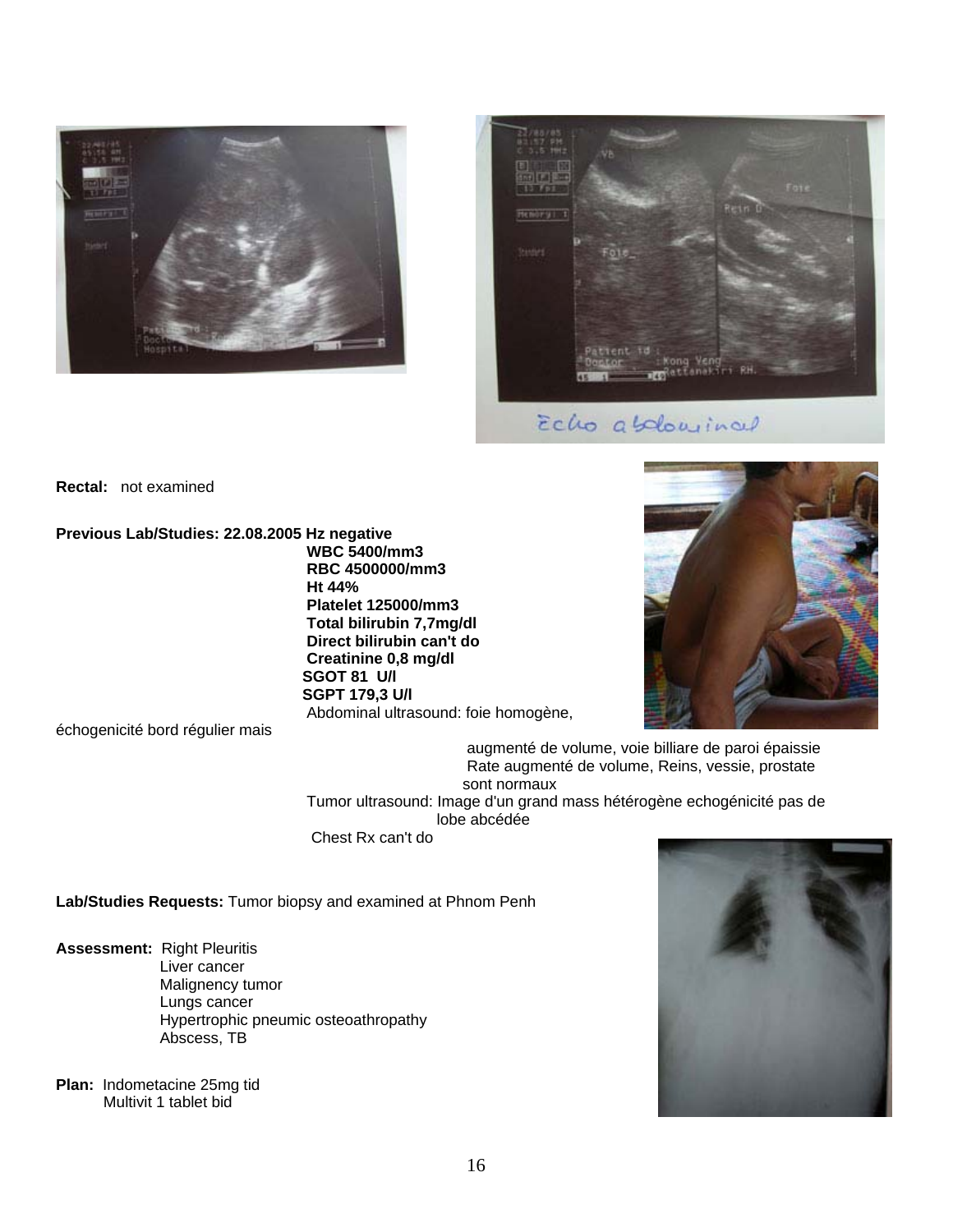#### **Comments/Notes:**

#### **Examined by:** Dr Tho Sovitha **Date: 08/23/2005**

\_\_\_\_\_\_\_\_\_\_\_\_\_\_\_\_\_\_\_\_\_\_\_\_\_\_\_\_\_\_\_

Please send all replies to kirihospital@yahoo.com and cc: to tmed\_rithy@online.com.kh . *The information transmitted in this e-mail is intended only for the person or entity to which it is addredded and may contain confidential and/or priviledged material. Any review, retransmission, dissemination or other use of or taking of any action in reliance upon, this information by persons or entities other than the intended recipient is prohibited. If you received this e-mail in error, please contact the sender and delete material from any computer.*

-----Original Message----- From: Fiamma, Kathleen M. [mailto:KFIAMMA@PARTNERS.ORG] Sent: Wednesday, August 24, 2005 7:55 AM To: kirihospital@yahoo.com Cc: Rithy Subject: FW: Rattanakiri Referral Hospital TM August 2005 patient KM#00137

From: Tan, Heng Soon,M.D. Sent: Tue 8/23/2005 1:55 PM To: Fiamma, Kathleen M. Subject: RE: Rattanakiri Referral Hospital TM August 2005 patient KM#00137

 This 30 year old man developed a progressive swelling in the right axilla over the past 4 months. Unfortunately the physical examination did not clarify whether this is an axillary lymph node mass, or a mass arising from the chest wall. A chest xray could have made the distinction, so it's unclear why the xray was unsuccessful. The history suggests a malignant process rather than infection. The location and his age suggests lymphoma rather than lung cancer invading into chest wall. Chest wall invasion would have caused severe pain as opposed to discomfort from axillary lymph node mass effect. Biopsy of the axillary mass is the immediate step because lymphoma is eminently treatable and curable.

HS

-----Original Message-----

**From:** Jack Middlebrooks [mailto:jmiddleb@camnet.com.kh] **Sent:** 24 August, 2005 9:55 AM **To:** 'Kiri Hospital'; 'Rithy Chau'; 'Cornelia Haener'; 'Ruth Tootill'; 'Brian Hammond'; 'Paul Heinzelmann'; 'Kathleen M. Kelleher'; 'Joseph Kvedar' **Cc:** 'Bernie Krisher'; 'Noun SoThero'; 'Ed & Laurie Bachrach'; 'HealthNet International'; 'Fil B. Tabayoyong' **Subject:** RE: Rattanakiri Referral Hospital TM August 2005 patient KM#00137

Dear Dr. Sovitha:

I reviewed this case with the director of surgery at SHCH, and we both agree that whatever the patient's diagnosis, we are unlikely to be able to help him. If the mass became this large in only 4 months, it is very aggressive. The most likely diagnosis is sarcoma.

Unfortunately, all we can recommend is good pain control.

With best regards,

Jack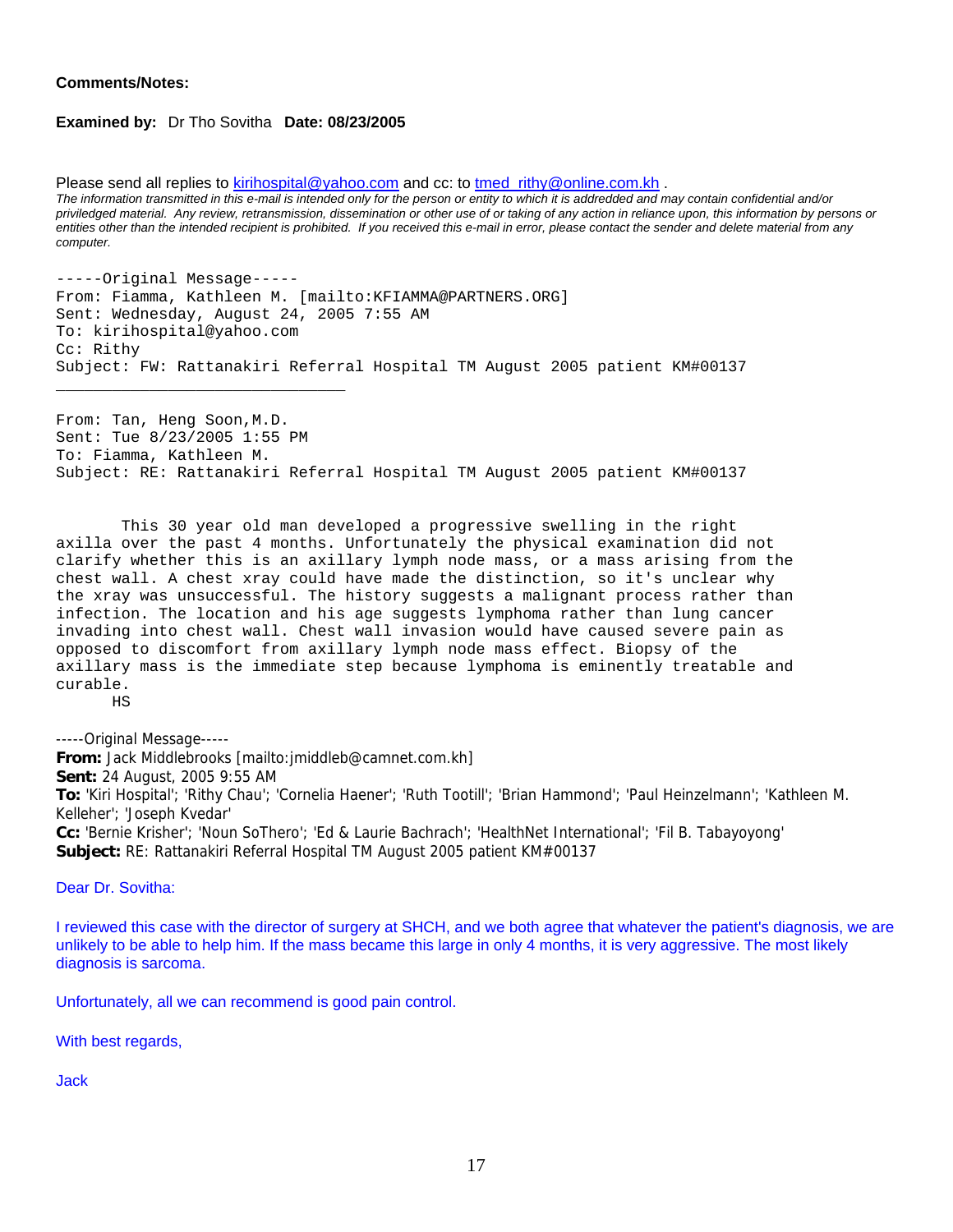# **Wednesday, August 24, 2005**

# **Follow-up Report for Rattanakiri TM Clinic**

There were 5 new and 5 follow up patients seen during this month TM clinic at Rattanakiri Referral Hospital (RRH). The data of all new cases were transmitted and received replies from both Phnom Penh and Boston. Per advice sent by Partners in Boston and Phnom Penh Sihanouk Hospital Center of HOPE, the following patients were managed and treated per local staff:

[Please note that in general the practice of dispensing medications at RRH for all patients is usually limited to a maximum of 7 days treatment with expectation of patients to return for another week of supplies if needed be. This practice allows clinicians to monitor patient compliance to taking medications and to follow up on drug side effects, changing of medications, new arising symptoms especially in patients who live away from the town of Banlung and/or illiterate.]

# **Treatment Plan for Rattanakiri TM August 2005**

### 1. **KS#00133, 47F, Sre Ankrang Village**

- dx: 1. Ovarian cancer?
	- 2. Cystadenoma?
	- 3. Uterine fibroid?
	- 4. TB Arthritis

### tx: 1. CXR

- 2. Sputum AFB (unable to produce)
- 3. Refer to PP for GYN surgical consult and possible biopsy of the mass

### 2. **LD#00134, 35F, Fang Village**

- dx 1. Goiter
- tx: 1. Check TSH and free T4 at SHCH

### 3. **KS#00135, 50F, Sreng Village**

- dx: 1. TB?
	- 2. URTI
	- 3. Lymphoma??
- tx: 1. Amoxilline 500mg 1tab po tid x 14 d
	- 2. Paracetamol 500mg 1 tab po bid prn
	- 3. Diflunisal 500mg 1tab po bid x 10d
	- 4. MTV 1 tab po qd x30 d
- 4. **SS#00136, 17F, Tmey Village**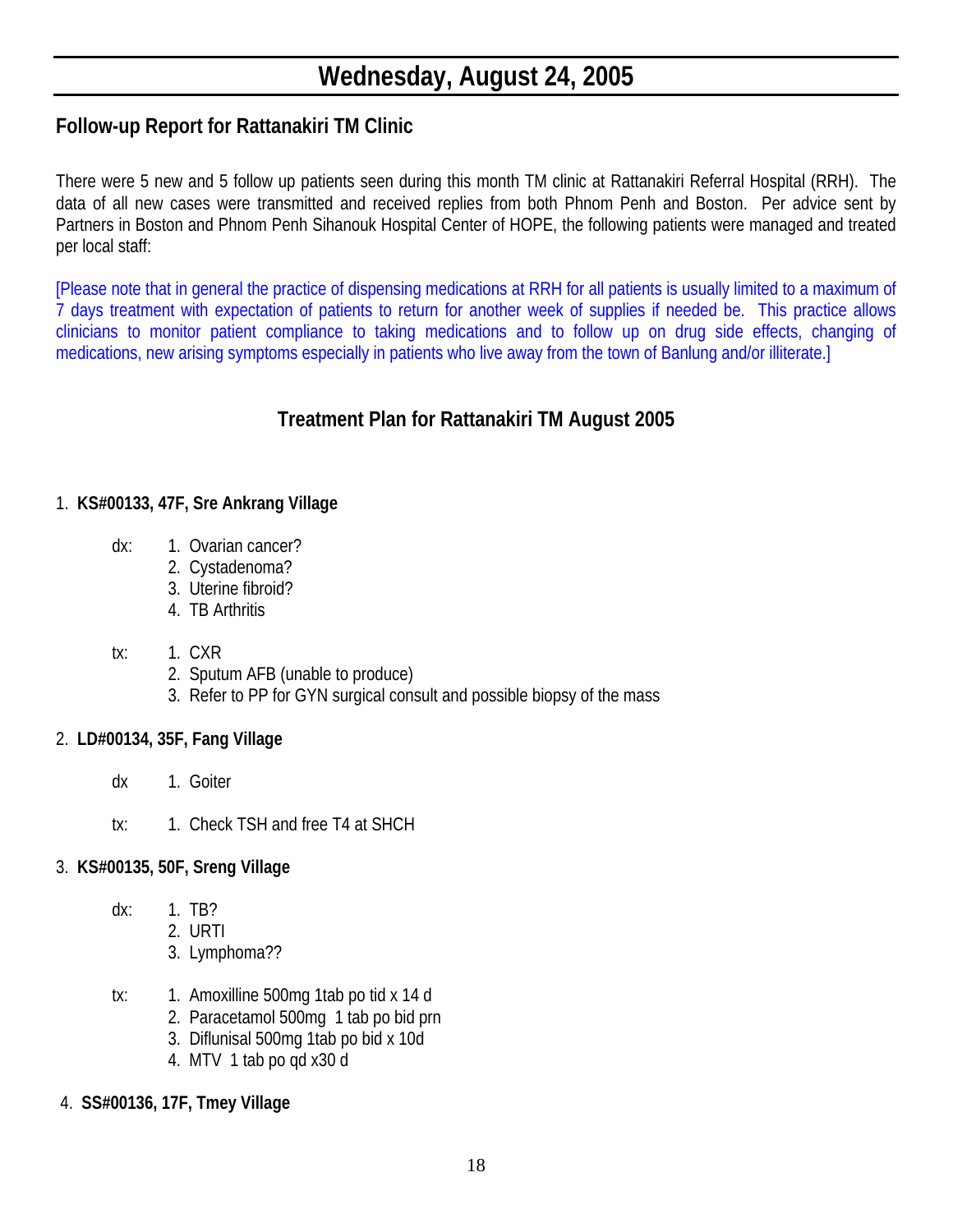- dx: 1. Anxiety disorder
	- 2. Panic attack?
- tx: 1. Amitriptyline10mg
	- ¼ tab po qhs x one week
	- ½ tab po qhs x one week
	- 1 tab po ghs
	- 2. Paracetamol 500mg 2 tab po qid prn
	- 3. MTV 1 tab po qd x 30d

## 5. **KM#00137, 30M, Village III**

- dx: 1. Sarcoma
	- 2. Lung cancer?
- tx: Pain mangement (with Paracetamol and/or NSAIDs)

# **Patients who came for follow-up:**

## 1. **UP#00093, 51F, Village I**

- dx 1. Subclinical hyperthyroidism 2. Osteochondritis (resolved)
- tx: 1. Check free T4 and TSH at SHCH 2. MTV 1 tab po qd x 30d

## 2. **CL#00122, 33F, Village III**

- dx: 1. Hyperthyroidism
- tx: 1. Check free T4 and TSH at SHCH

# 3. **LH#00116, 59F, Village IV**

- dx: 1. HTN
	- 2. Hyperthyroidism
	- 3. Cardiomegaly
	- 4. VHD??
	- 5. PTB?
- tx:  $1.$  HCTZ 50mg  $\frac{1}{2}$  tab po gd x one month
	- 2. Methimazole 5mg 1 tab po qd x one month
	- 3. MTV 1 tab po qd x 30d
	- 4. ASA 81mg chew 1 tab po qd x 30d
	- 5. AFB sputum smears
	- 6. CBC ,Creatinine, BUN , Electrolyte , glucose
	- 7. TSH and free T4 at SHCH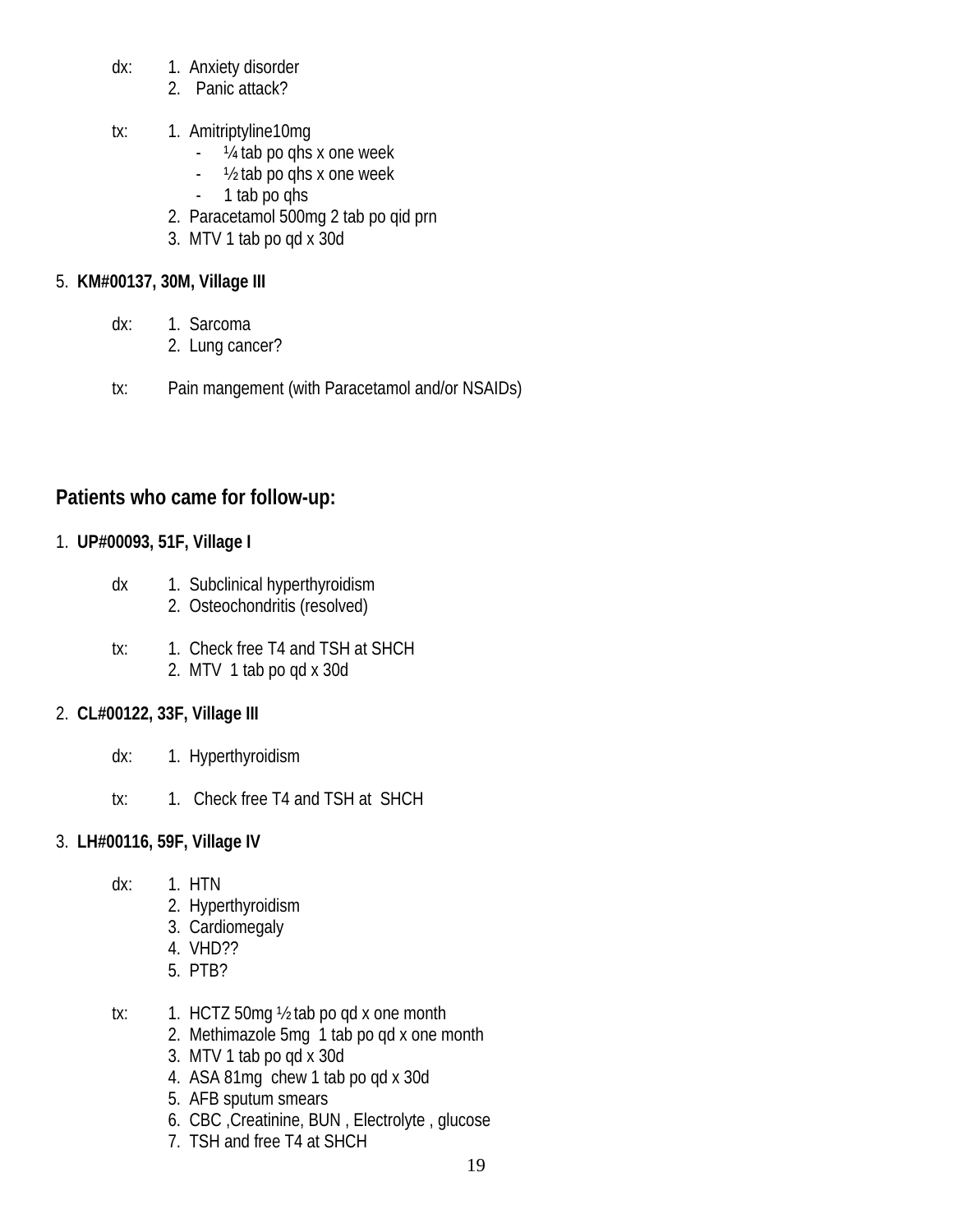### 4. **EB#00078, 41F, Village I**

- dx: 1. CHF
	- 2. Incompleted RBB
- tx: 1. Enalopril 5mg ½ tab po qd x 100d
	- 2. Digoxin 0.25mg 1 tab po qd x 100d
	- 3. Furosemide 40mg 1 tab po bid x100d
	- 4. Spironolactone 25mg 2 tab po bid x 100d
	- 5. MTV 1 tab po bid x 100d

### 5. **PC#00113, 40F, Village I**

- dx: Euthyroid goiter
- tx: Refer to SHCH on 01/9/05 for surgical consult

**From:** Rithy-chau [mailto:tmed\_rithy@online.com.kh] **Sent:** Monday, September 05, 2005 3:12 PM **To:** Rattanakiri TM **Cc:** Bernie Krisher; Ed & Laurie Bachrach; Fil - Jr. Tabayoyong; Gary Jacques; HealthNet Rattanakiri; So Thero Noun **Subject:** Lab Results from August 2005 TM Clinic

Dear Channarith/Dr. San,

Here are the lab results taken from patients during Rattanakiri TM Clinic August 2005 and the f/u plan:

1. UP#00093, 51F, Village I

| TSH     | < 0.02 | $[0.49 - 4.67]$  |
|---------|--------|------------------|
| Free T4 | 20.65  | $[9.14 - 23.81]$ |

- DDx
	- o Subclinical Hyperthyroidism
- Tx
- o Please add methimazole 5mg 1 po tid and recheck TFT in 2 months.

### 2. LH#00116, 59F, Village IV

| TSH     | 1.08  | $[0.49 - 4.67]$  |
|---------|-------|------------------|
| Free T4 | 12.18 | $[9.14 - 23.81]$ |

- DDx
	- o Euthyroidism (with medication)
- Tx
	- o Please continue methimazole 5mg 1 po qd and recheck TFT in 2 months.
- 3. CL#00122, 33F, Village III